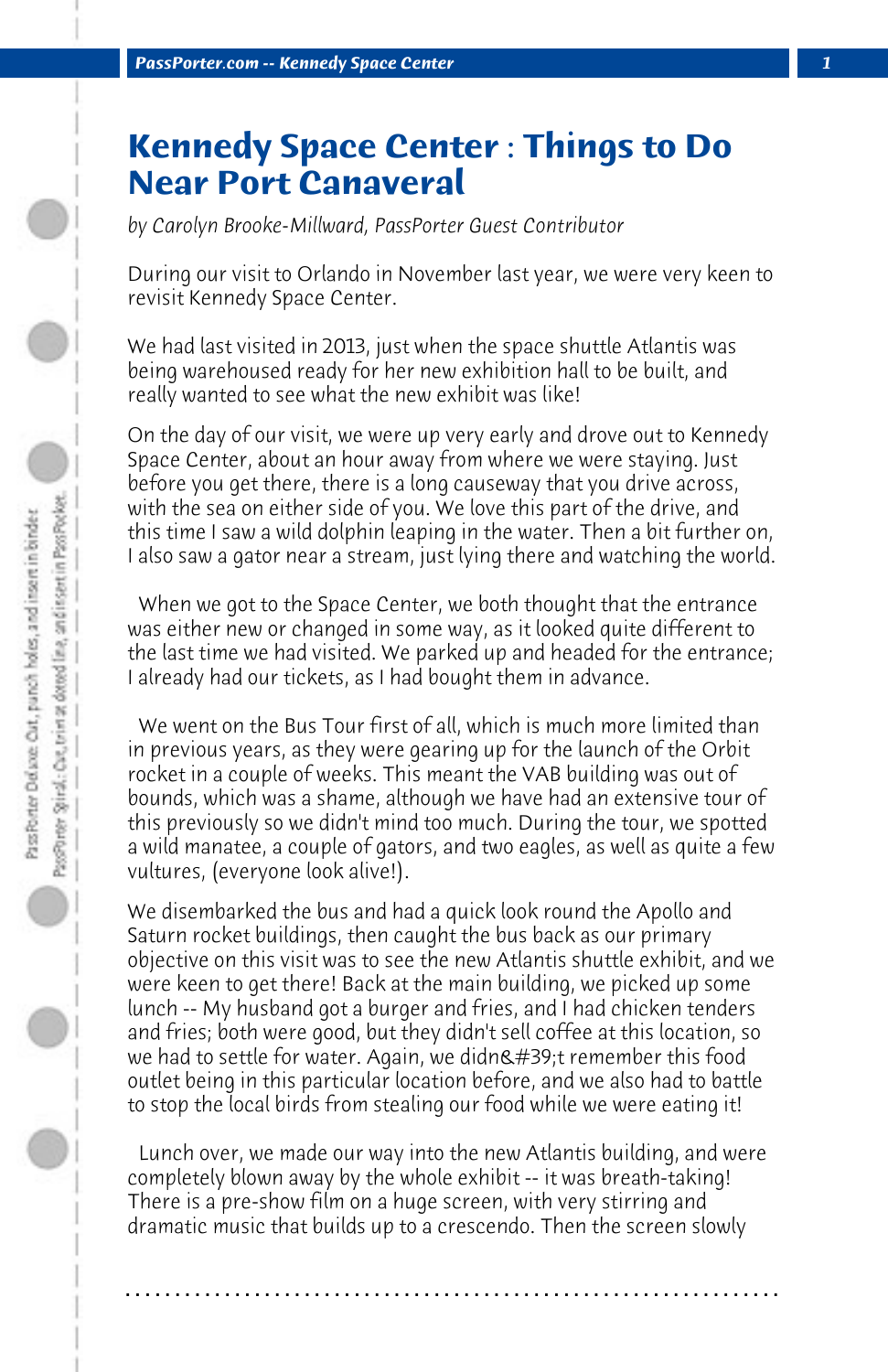lifts upwards, and you see the space shuttle in all her glory displayed as though she is flying through space, with her payload doors open. It was so moving! We spent ages walking around the upper area, which also has a full-size model of the Hubble Space Telescope, and lots of exhibits of used spacesuits and helmets, information boards, etc. It was so interesting!

 We got chatting to a really nice guy from our home town in the UK at one point, we had heard him talking to his family and recognised his accent as being local to us, so we had a good chat with him, before going on to the shuttle experience simulator ride. I do like this, because I convince myself in my head that I am an astronaut, blasting off into space to do vital, life-saving space work. I amuse myself so easily **&hellip**;

 We were finished exploring up here, so decided to move down a floor. To get to the lower level of the exhibit, you have two choices. There is a staircase, which I used, and then there was the route DH used -- a massive slide, that takes you down to the ground floor at the exact speed and degree of descent used by the space shuttle! We did think at first that this was only for kids to use, but then we saw a couple of adults on it, so DH eagerly thrust his backpack and sneakers at me, leaping off into the great unknown -- well, sliding on his bum to the ground floor, anyway!

 We took a quick restroom break, then wandered round the ground floor exhibits. Atlantis looked so big from the ground floor, DH took loads of photos because she was just so photogenic!

 When we were finally done with the whole exhibit, we left for a shopping session. The store was extremely busy as there was a school group in there, so there were small children EVERYWHERE! Although they were in the main quite well behaved, and not causing trouble or being overly noisy. We picked up some Astronaut Mitts oven gloves, (I have a pair at home from last year, and they are nearly worn out), a t-shirt for my son, and DH's missing space shuttle pin, (he has been collecting significant ones for a little while, and had been previously unable to find a pin of the shuttle we saw take off last year), so he was happy! Unbeknownst to me until I opened these on Christmas morning, DH had also bought me a Fisher Space Pen, (to use when I am an astronaut, obviously), and a really cool, tiny, clockwork moon-rover, that sticks to the fridge using a magnet and then defies gravity by driving round the fridge door -- it is fabulous, I love it!

 Purchases paid for, we went outside, got coffee, and found some quiet seats to get away from the hordes of kids for a while. We relaxed and

**. . . . . . . . . . . . . . . . . . . . . . . . . . . . . . . . . . . . . . . . . . . . . . . . . . . . . . . . . . . . . . . . . .**